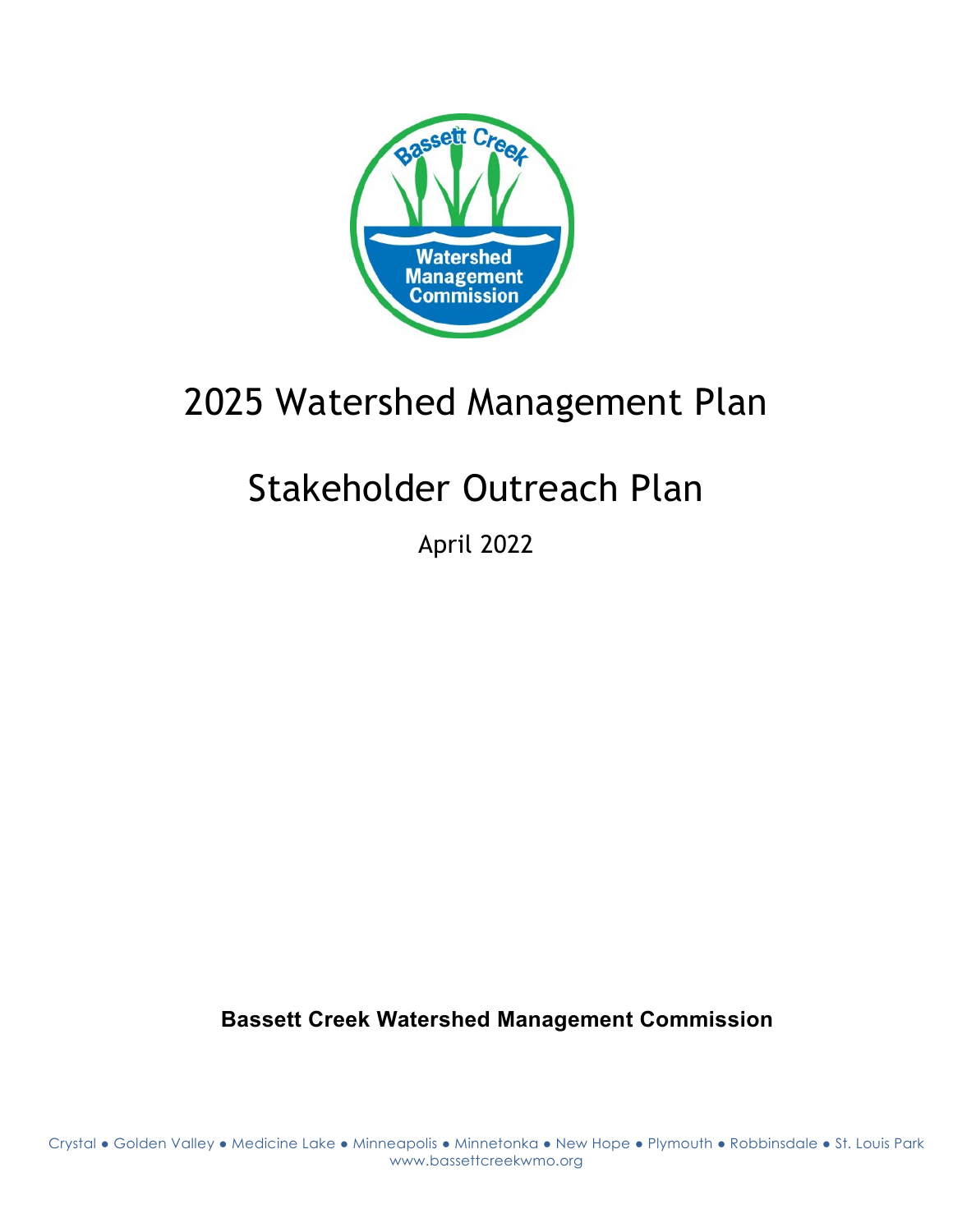## **Contents**

| Ι.  |    |                                                                                        |  |
|-----|----|----------------------------------------------------------------------------------------|--|
| Ш.  |    |                                                                                        |  |
| Ш.  |    |                                                                                        |  |
|     | А. |                                                                                        |  |
|     | В. |                                                                                        |  |
|     | C. |                                                                                        |  |
|     | D. | Commission workshop to kickoff Plan update process and identify overarching issues4    |  |
|     | Ε. |                                                                                        |  |
|     | F. |                                                                                        |  |
|     | G. |                                                                                        |  |
|     | Η. |                                                                                        |  |
|     | I. | Establishing and meeting with a Planning Technical Advisory Committee (Planning TAC) 6 |  |
| IV. |    |                                                                                        |  |
|     |    |                                                                                        |  |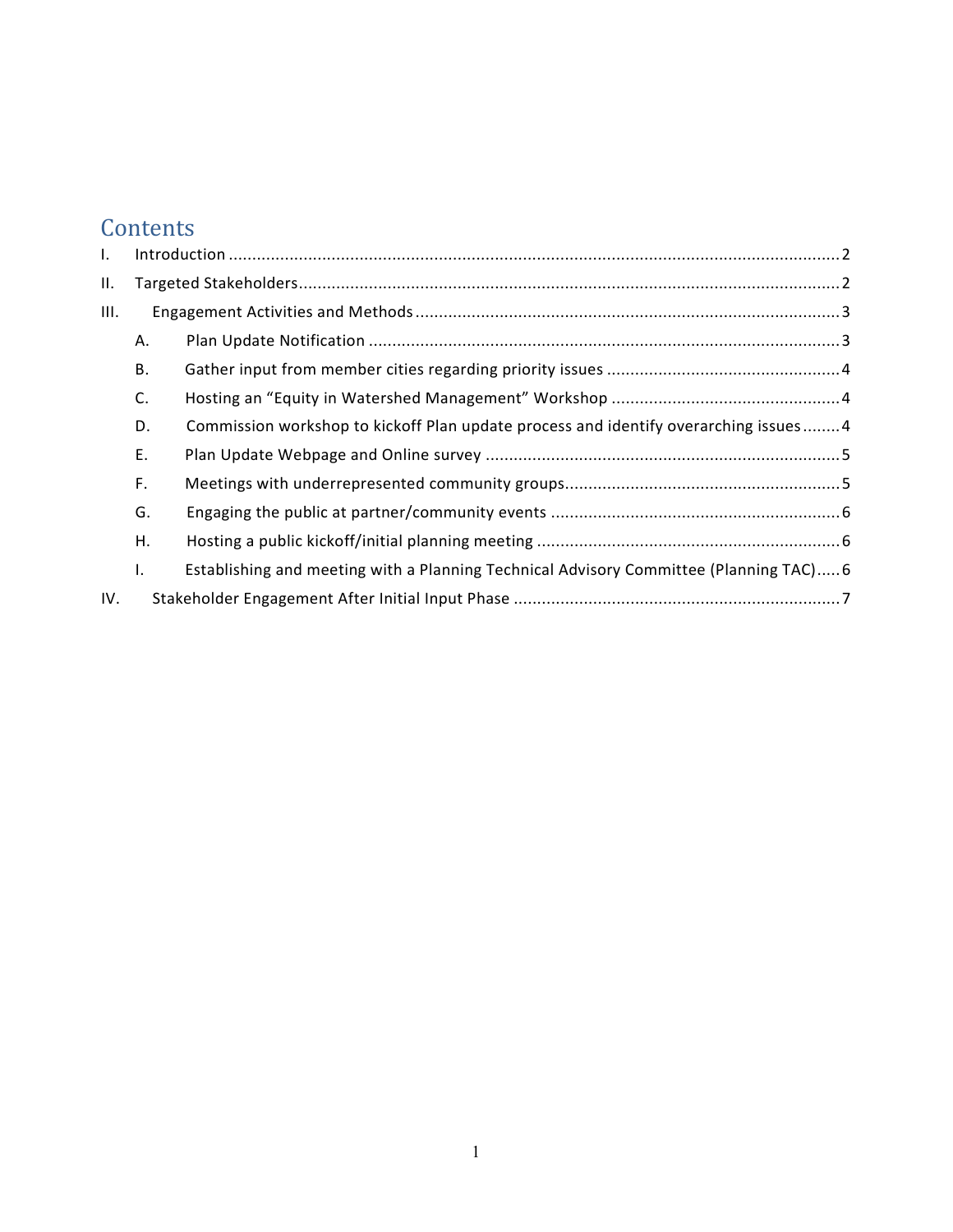## <span id="page-2-0"></span>**I. Introduction**

In developing its 2025 Watershed Management Plan, the BCWMC has an opportunity to engage and receive input from a broad group of stakeholders within the watershed. Input on watershed issues and concerns will be sought from traditional stakeholder groups including state and regional agencies, Hennepin County, member cities, and partnering organizations. BCWMC is also committed to gathering meaningful input from diverse, minority, and traditionally underserved communities.

Consideration of stakeholder input is an important step in establishing Plan priorities and is key in fostering the community support and cooperation necessary to successfully implement BCWMC projects and programs. This stakeholder outreach plan provides information on the proposed methods by which BCWMC staff and commissioners will engage stakeholders throughout Plan development.

## <span id="page-2-1"></span>**II. Targeted Stakeholders**

BCWMC has strong, existing relationships with its member cities, Hennepin County, and state/regional agencies, and partners such as Three Rivers Park District and Minneapolis Park and Recreation Board. Input from these groups will be important for maintaining relationships and collaborating on future projects and programs.

Additionally, a new emphasis and considerable effort will be placed on gathering input from diverse voices-- residents and groups who have not traditionally been represented in BCWMC planning efforts. This Plan update process offers an opportunity to begin building relationships in historically underserved communities to promote improving environmental outcomes and overall community health and equity in these areas.

Overall, the planning effort will seek input from a variety of sectors and groups including:

- Watershed residents
- Residents and groups in underserved or diverse communities including (but not limited to) Minneapolis neighborhood associations and faith-based organizations including: Harrison Neighborhood Association, Northside Residents Redevelopment Council, Bryn Mawr Neighborhood Association
- Indigenous community members
- Friends of Bassett Creek
- Association of Medicine Lake Area Citizens
- Sweeney Lake Homeowners Association
- Volunteers with the Metropolitan Council's Citizen Assisted Monitoring Program
- Westwood Hills Nature Center
- Metro Blooms
- Three Rivers Park District
- Minneapolis Park and Recreation Board
- Member cities (9) including staff, councils, and commissions
- Hennepin County
- Adjacent watershed management organizations and watershed districts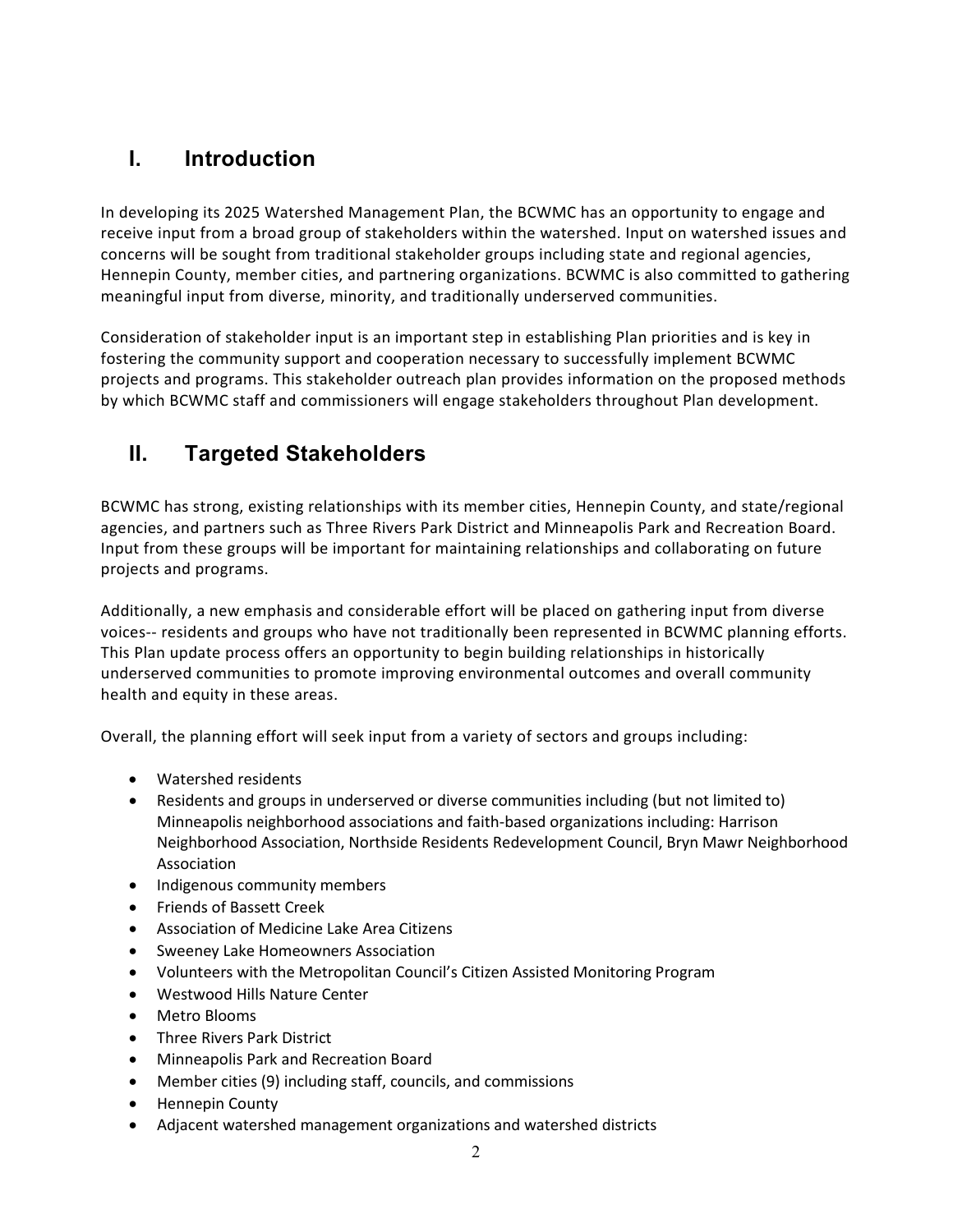- State/regional agencies including: the Metropolitan Council, Minnesota Department of Agriculture (MDA), Minnesota Department of Health (MDH), Minnesota Department of Natural Resources (MDNR), Minnesota Pollution Control Agency (MPCA), Minnesota Board of Water and Soil Resources (BWSR), and MN Department of Transportation (MnDOT)
- BCWMC Board of Commissioners

### <span id="page-3-0"></span>**III. Engagement Activities and Methods**

Several concurrent outreach efforts will be utilized to obtain meaningful and representative input from a diverse group of Plan stakeholders over several months. Strategies are described below, and Figure 1 shows the sequence of engagement strategies.



Figure 1. Sequence of Engagement Activities

#### <span id="page-3-1"></span>**A. Plan Update Notification**

#### April – May 2022

Consistent with MN Rules 8410.0045 Subp. 3 and Subp. 4, the BCWMC will electronically send a notification of the 2025 Plan update to plan review agencies and the plan review authorities. The notification will request that recipients provide information about their respective priority issues, goals, and data relevant to the 2025 Plan within 60 days. The notification will also ask recipients to identify potential TAC member(s) from their organization.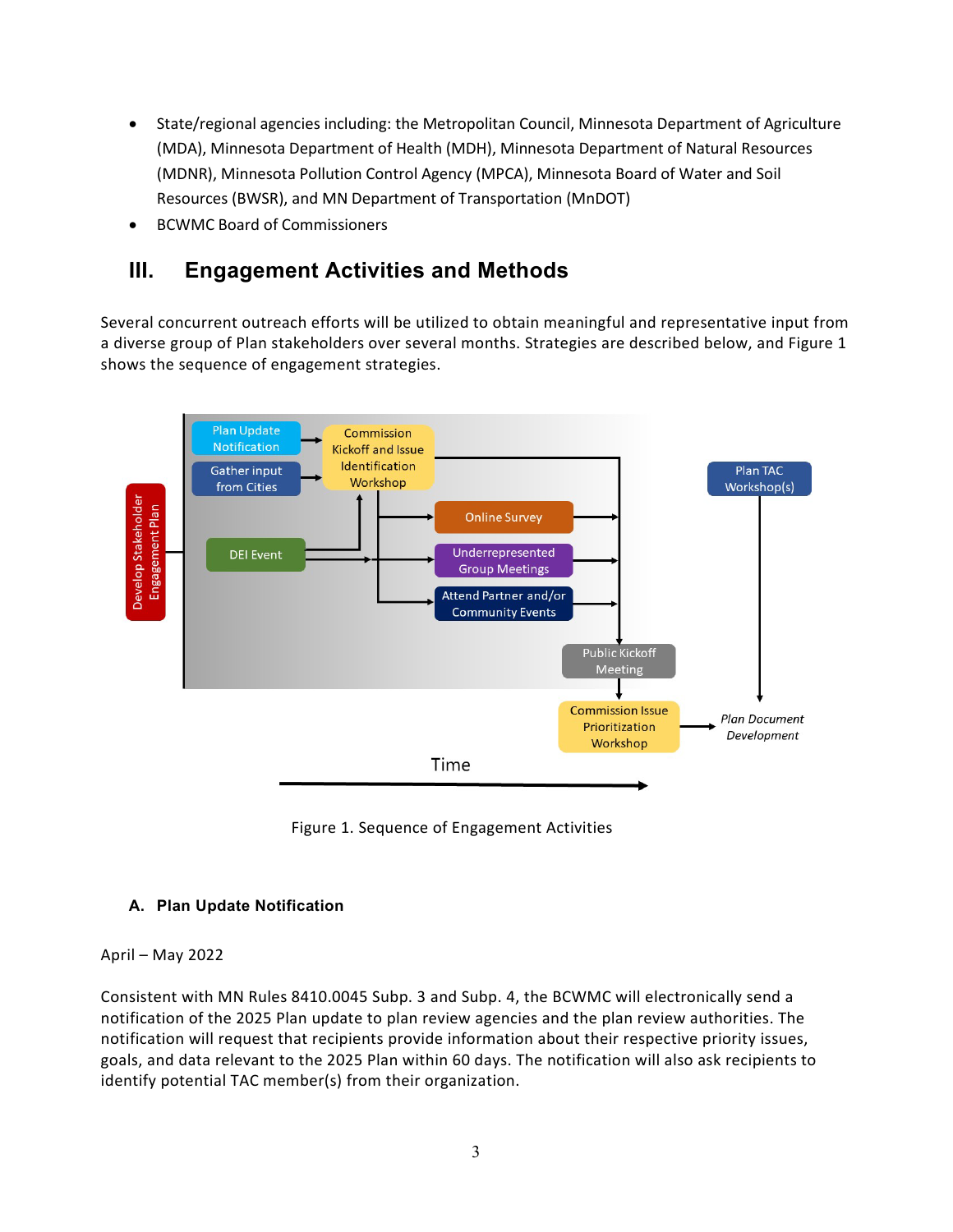#### <span id="page-4-0"></span>**B. Gather input from member cities regarding priority issues**

#### April – May 2022

City staff from several BCWMC member cities attend Commission meetings and are active partners in watershed management. In addition to this participation, the BCWMC will ensure that input on watershed issues is gathered more broadly from member cities. Commission staff will develop a Plan Update overview fact sheet and generalized list of questions and discussion topics to aid in gathering information. Commissioners and TAC members will gather information about priority concerns related to water and natural resources management and BCWMC implementation activities from their city departments, city councils, and/or city commissions. Distribution of the list of questions and discussion topics is intended to serve as the plan update notification to member cities required per MN Rules 8410.0045.

#### <span id="page-4-1"></span>**C. Hosting an "Equity in Watershed Management" Workshop**

#### April 2022

The workshop is intended to develop a shared foundation of knowledge by learning how BCWMC's work provides opportunities to address historically entrenched inequities. This workshop will be hosted in conjunction with Shingle Creek and West Mississippi WMOs and will be facilitated by Hennepin County Commissioner Fernando. Speakers from Metro Blooms, Hennepin County, Mississippi Watershed Management Organization, and others will help answer questions like:

- What do terms like "diversity, equity, and inclusion" really mean?
- What is the history of environmental injustice in Hennepin County and where do we find environmental justice communities today?
- What are examples of environmental inequities and how do they impact the lives of community members?
- How are cities incorporating equity in their work and what role do they see for watershed organizations?
- How are other watershed organizations addressing inequities and making connections in underserved communities?
- What are the challenges, opportunities, and best practices for environmental healing in relationship with underserved communities?

#### <span id="page-4-2"></span>**D. Commission workshop to kickoff Plan update process and identify overarching issues**

#### June 2022

Commissioner input will be sought throughout the planning process. This will officially get underway through a Commission workshop. While stakeholder engagement is an opportunity to hear broad input from diverse stakeholders, the Commission will focus issue identification and prioritization efforts on those areas within the charge of the BCWMC. Commission staff will prepare and deliver a presentation on the history of the BCWMC, the purposes of the Watershed Plan, and the Plan update process at a workshop attended by commissioners and alternates.

The workshop will include a review of responses to the Plan update notification letter, city input and a planned gaps analysis. Commission staff will facilitate discussion to identify key overarching issues that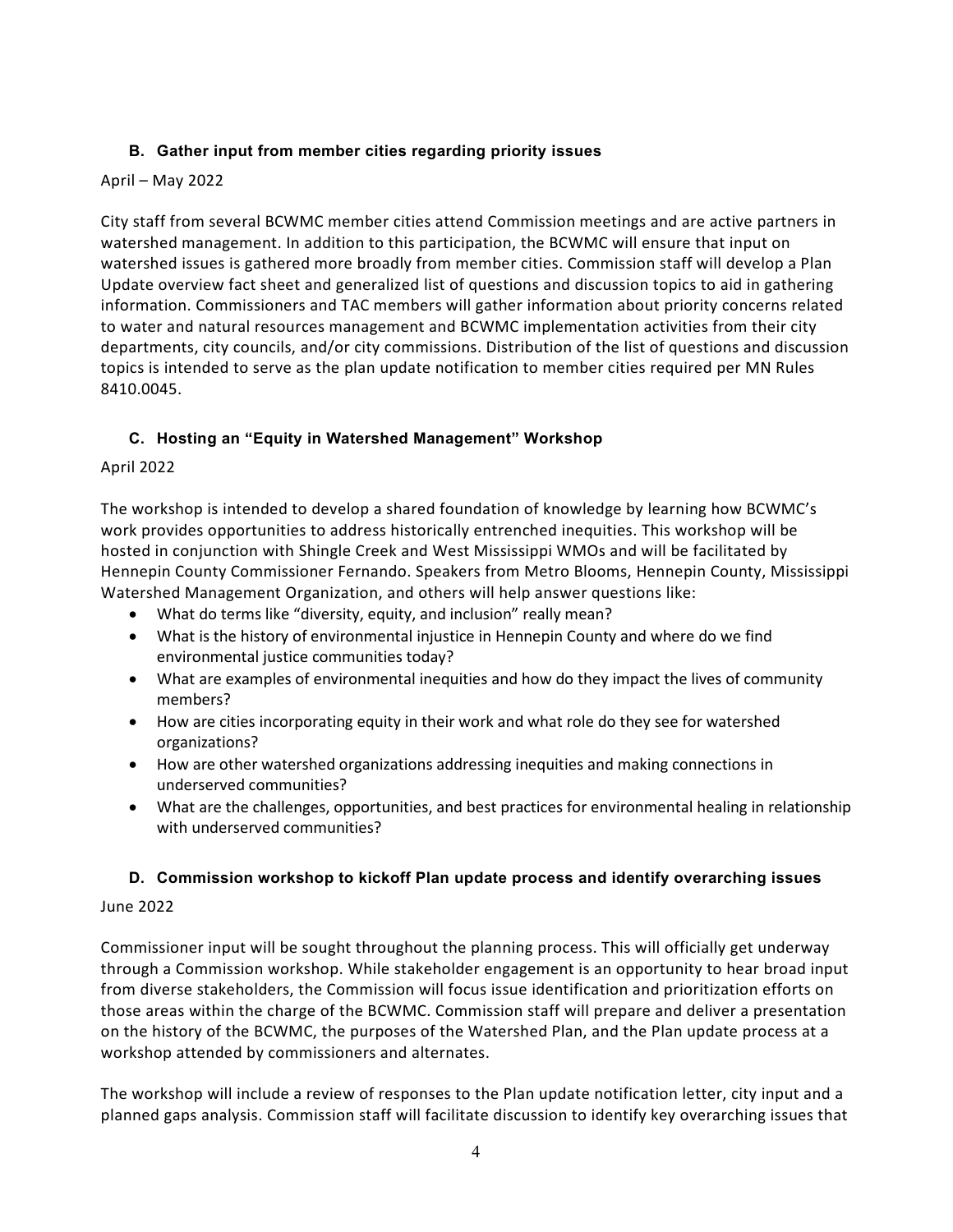must be addressed during Plan development, challenging issues that may require greater effort to address than others, and issues that may be a priority to partners but are outside of the Commission's roles and responsibilities.

#### <span id="page-5-0"></span>**E. Plan Update Webpage and Online survey**

Webpage: May 2022 – September 2025 Survey: July – December 2022

The BCWMC will develop and maintain a planning webpage with pertinent documents, dates, and input opportunities as a "one stop shop" throughout the Plan update process. Additionally, the BCWMC will develop and host an online survey intended to gather input from a variety of sectors including residents, property owners, business owners, and other individuals who live, work, or recreate in the watershed. The survey will be brief (e.g., approximately five questions) to encourage participation and allow some or all of the survey questions to be asked during potential future face-to-face interactions with stakeholders. The questions will be designed to understand how stakeholders value and interact with the water and natural resources within the watershed.

The survey will be linked from the BCWMC website, partner websites, and advertised through social media and targeted e-mailing. Paper copies of the survey will also be available at events or upon request. Staff will summarize the results of the survey for use during the Commission issue prioritization workshop and will include the summary as an appendix of the Plan.

#### <span id="page-5-1"></span>**F. Meetings with underrepresented community groups**

July – September 2022

The BCWMC Administrator will work with commissioners, city staff, and partners (such as Metro Blooms) to identify communities within the watershed for targeted engagement to better understand their community values and concerns as well as opportunities for collaboration. Groups will include (but are not limited to): Harrison Neighborhood Association, Northside Residents Redevelopment Council, and Jordan Area Community Council. Faith-based organizations, multi-family housing communities, and other groups or organizations may also be engaged. Diverse or underrepresented groups in areas outside of Minneapolis may also be contacted.

Once a list of potential organizations or groups has been established, the Administrator will contact leaders within those organizations or communities to set up interviews performed by the Administrator and/or commissioners. An intern from Dougherty Family College (through St. Thomas University) will also be hired to assist with this work. Existing events such as community gatherings, celebrations and farmers markets may also be utilized for outreach in these communities. The meetings and outreach through events will help identify opportunities for the Commission to help promote equitable environmental outcomes.

Input from Indigenous communities will also be sought through a partnership with Valley Creek Presbyterian Church's "Bassett Creek Oral History Project."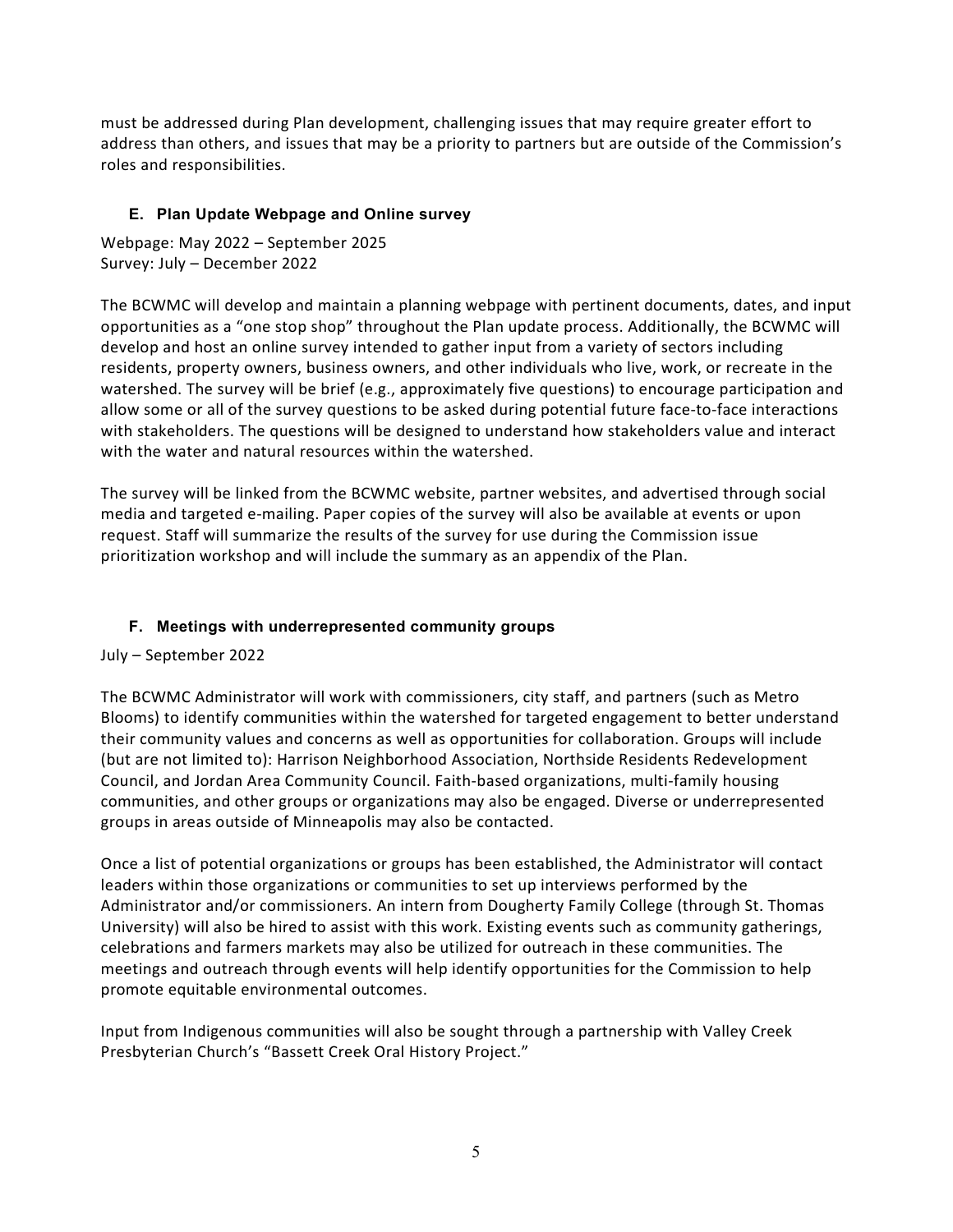#### **G. Engaging the public at partner/community events**

#### <span id="page-6-0"></span>June – December 2022

Events focused on water resource management typically draw few attendees, and the attendees often have very specific concerns. Conversely, community events within the watershed present ready-made opportunities for BCWMC representatives (commissioners, member city staff, BCWMC staff) to engage with a broader cross-section of potential stakeholders.

To leverage these opportunities, BCWMC staff will contact member city staff and commissioners to identify up to 10 community events at which engaging with residents and groups would be beneficial. Similar to outreach in underrepresented communities above, events might include farmers markets, city celebrations, and community gatherings. The events may lend themselves to a BCWMC booth or table where commissioners, city staff, and/or BCWMC staff can engage in conversation about the watershed, answer questions, and ask interested individuals to complete the survey online or on paper. Large presentation boards and one-page handouts including a watershed map, a brief introduction to the BCWMC, and the 2025 Plan development process will be prepared. BCWMC representatives will provide a summary of each community event at a Commission meeting.

#### <span id="page-6-1"></span>**H. Hosting a public kickoff/initial planning meeting**

#### February 2023

Per Minnesota Rules 8410.0045 Subp. 5, the BCWMC must publicly notice and host an "initial planning meeting presided over by the organization's governing body to receive, review, and discuss input" on the 2025 Plan. The meeting must occur after receipt of responses to the Plan update notification (or after the 60-day response period has passed).

The BCWMC initial planning meeting will be held after full or substantial completion of the other initial stakeholder engagement tasks so that these events may provide input for this meeting. The Administrator will work with the Commission to identify a meeting date, secure a meeting location, publicly notice the meeting, and "market" the meeting to residents and stakeholder groups. The Commission representatives (including Engineer, Administrator, and/or commissioners) will prepare and present information about the BCWMC and the 2025 Plan. The agenda will likely include facilitated, small-group discussions following the initial presentation to identify and discuss issues important to meeting attendees.

#### <span id="page-6-2"></span>**I. Establishing and meeting with a Planning Technical Advisory Committee (Planning TAC)**

#### June 2023 – July 2024

The BCWMC will convene a Planning Technical Advisory Committee (Planning TAC) comprised of member city staff, plan review authority staff from state agencies, Hennepin County, and Met Council, park districts, and other technical partners identified by the Commission. The Administrator will coordinate holding in-person or virtual meetings of the Planning TAC to review and provide input on draft Plan content throughout the project. Approximately four Planning TAC meetings are anticipated. The Commission Engineer and the Administrator will cooperate to present draft Plan content at these meetings. The Administrator will summarize Planning TAC meeting discussions in minutes provided to the Commission. Likely meeting subjects include, but are not limited to: